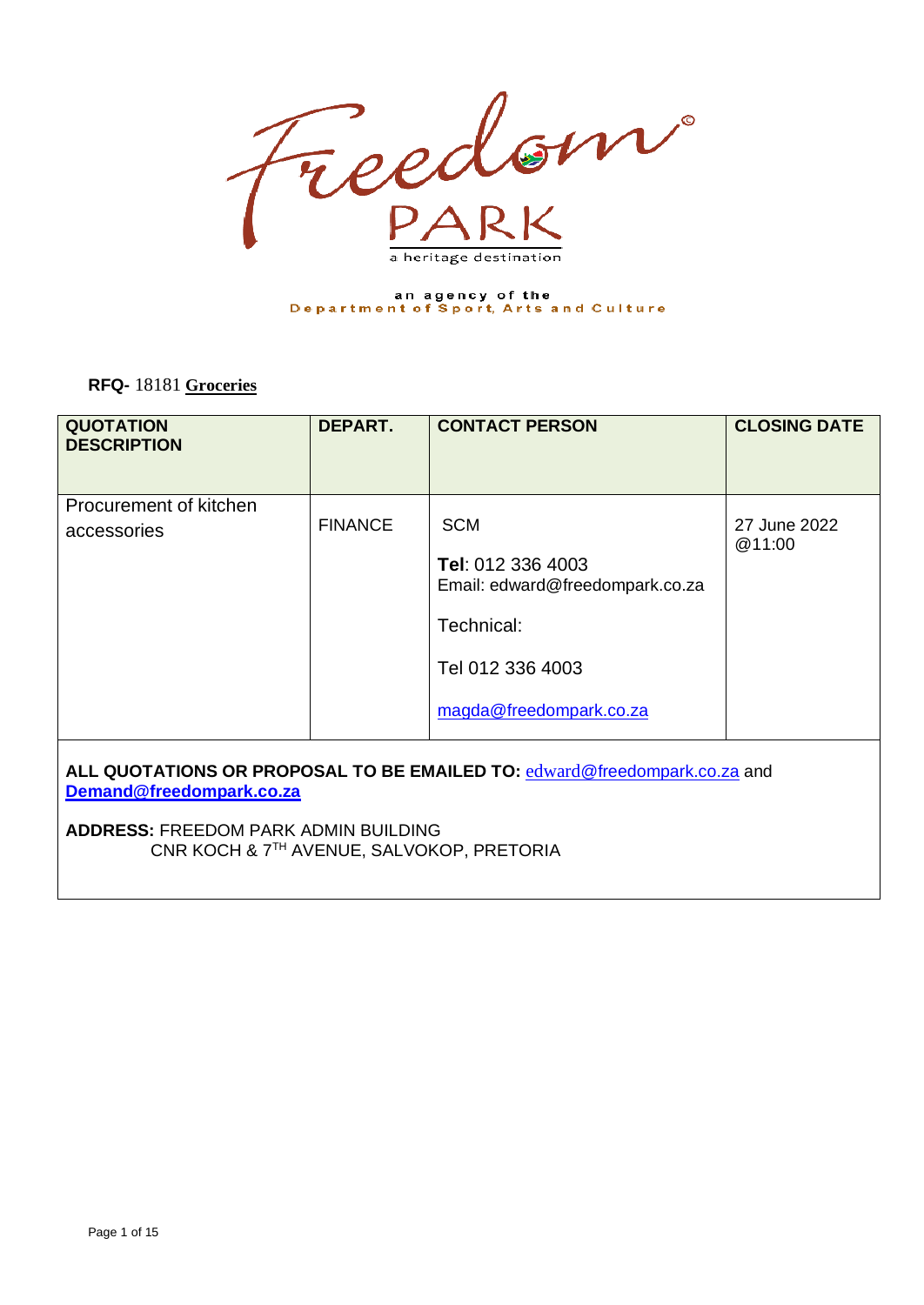# **INDEX**

| <b>NO</b>                                                                                                                                                                                                     | <b>DETAILS</b>                                                  | <b>DOCUMENT</b> |  |  |
|---------------------------------------------------------------------------------------------------------------------------------------------------------------------------------------------------------------|-----------------------------------------------------------------|-----------------|--|--|
|                                                                                                                                                                                                               | LIST OF RETURNABLE DOCUMENTS THAT SHOULD FORM PART OF QUOTATION |                 |  |  |
|                                                                                                                                                                                                               | DOCUMENT (NEATLY ATTACHED AS ANNEXURES)                         |                 |  |  |
| 1                                                                                                                                                                                                             | Tax Clearance Certificate or Unique Pin                         |                 |  |  |
| $\overline{2}$                                                                                                                                                                                                | <b>BBBEE Certificate</b>                                        |                 |  |  |
| $\overline{3}$                                                                                                                                                                                                | Tax compliant CSD Report                                        |                 |  |  |
| 4                                                                                                                                                                                                             | Comprehensive proposal or Quotation that respond to             |                 |  |  |
|                                                                                                                                                                                                               | <b>Freedom Park Request</b>                                     |                 |  |  |
| 5                                                                                                                                                                                                             | Validity period 90 days                                         |                 |  |  |
| ALL PRICES MUST BE VAT INCLUSIVE<br>Service Provide must provide pricing on as follows<br>Company Letterhead, with quotation number, Company details<br>Details/Description of what the quotations will cover |                                                                 |                 |  |  |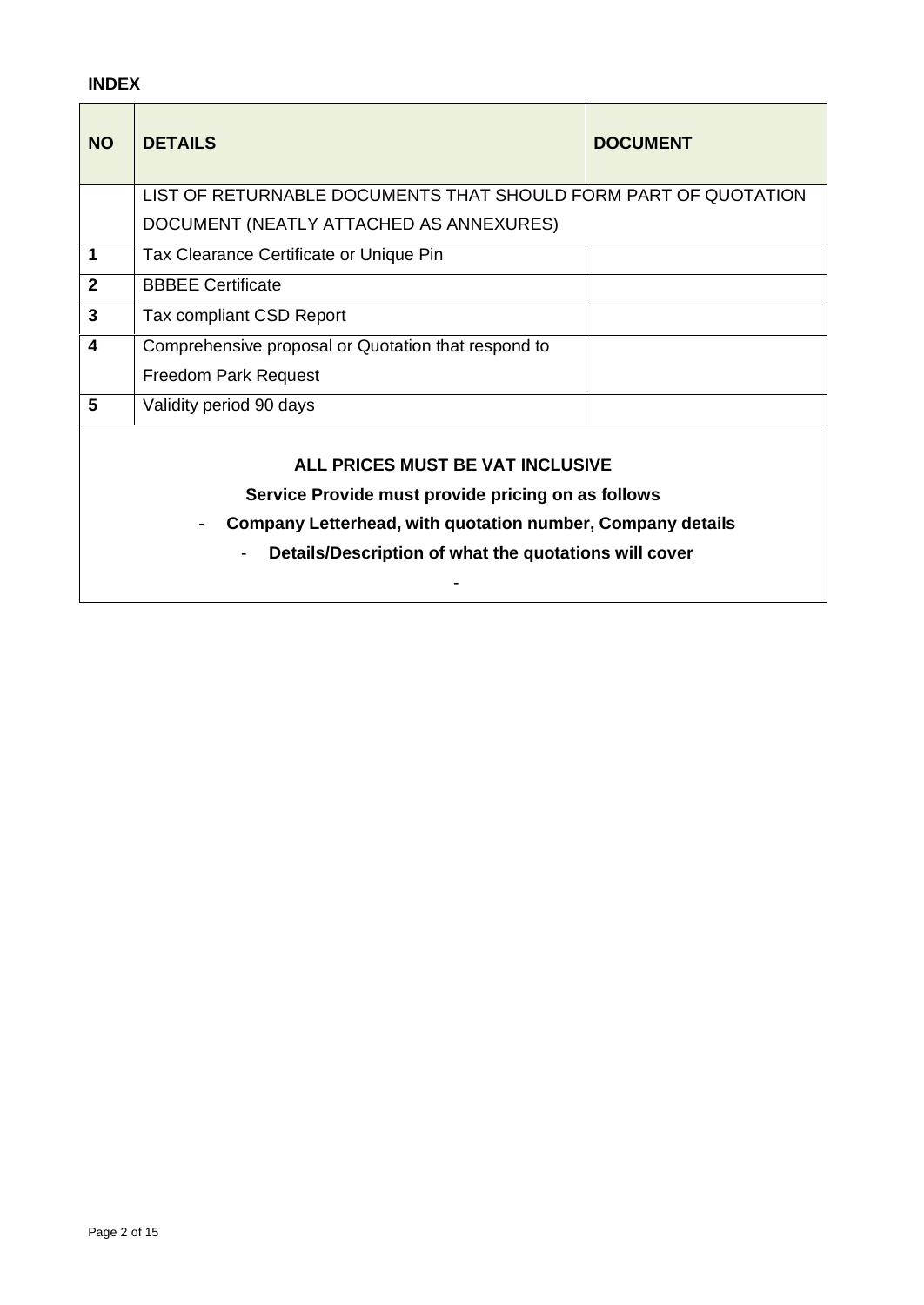

# **List of Groceries**

|                   | <b>ITEMS</b>                              | <b>KILOS</b>    | <b>QUANTITY</b> |
|-------------------|-------------------------------------------|-----------------|-----------------|
|                   |                                           |                 |                 |
| 1.                | <b>Biscuits</b> sweet                     | 1kg             | 15              |
| 2.                |                                           |                 |                 |
|                   | <b>Biscuits salty</b>                     | 800g            | 10              |
| 3.                |                                           |                 |                 |
|                   | Milk full cream                           | 240 liters      | 40 packs        |
| 4.                | Nescafe Decaf                             | 200g            | 20              |
| 5.                |                                           |                 |                 |
| 6.                | Joko (tag less tea bags)                  | 250g            | 20              |
|                   | Rooibos fresh pack (tag less tea<br>bags) | 200g            | 20              |
| 7.                |                                           |                 |                 |
|                   | Ricoffy                                   | 750g            | ${\bf 08}$      |
| 8.                |                                           | 5 <sub>kg</sub> |                 |
|                   | Sugar (brown)                             |                 | 15              |
| 9.                | Cremora                                   | 1kg             | 20              |
| $\overline{10}$ . |                                           |                 |                 |
|                   | Mr min                                    | 300ml           | 20              |
| 11.               | Waste bags                                | 7505mm x 950mm  | 20              |
| 12.               |                                           |                 |                 |
|                   | Kettle cleaners                           |                 | 06              |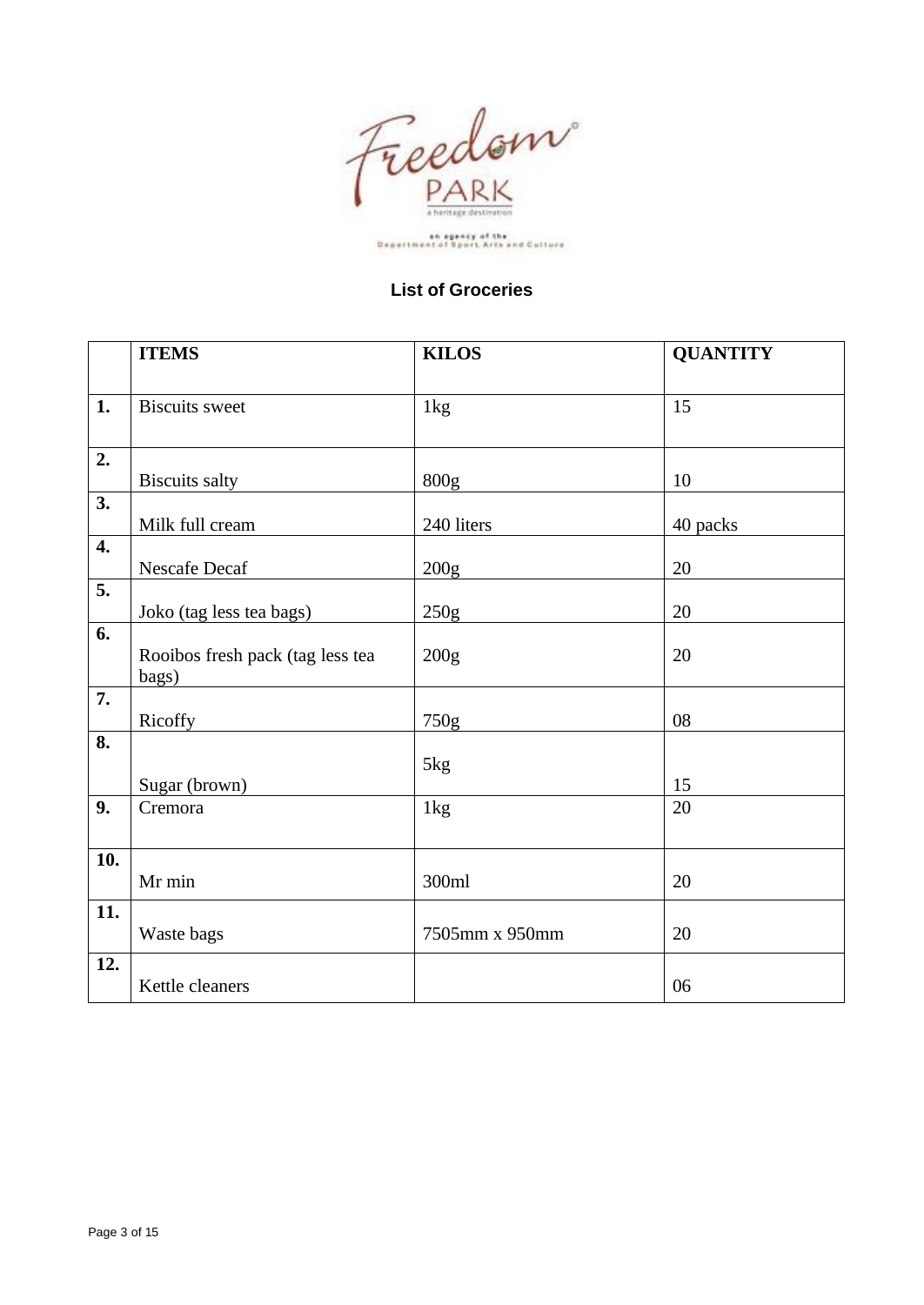# **BIDDER'S DISCLOSURE**

# **1. PURPOSE OF THE FORM**

Any person (natural or juristic) may make an offer or offers in terms of this invitation to bid. In line with the principles of transparency, accountability, impartiality, and ethics as enshrined in the Constitution of the Republic of South Africa and further expressed in various pieces of legislation, it is required for the bidder to make this declaration in respect of the details required hereunder.

Where a person/s are listed in the Register for Tender Defaulters and / or the List of Restricted Suppliers, that person will automatically be disqualified from the bid process.

# **2. Bidder's declaration**

- 2.1 Is the bidder, or any of its directors / trustees / shareholders / members / partners or any person having a controlling interest $1$  in the enterprise, employed by the state? **YES/NO**
- 2.1.1 If so, furnish particulars of the names, individual identity numbers, and, if applicable, state employee numbers of sole proprietor/ directors / trustees / shareholders / members/ partners or any person having a controlling interest in the enterprise, in table below.

| <b>Full Name</b> | <b>Identity Number</b> | <b>Name of State institution</b> |
|------------------|------------------------|----------------------------------|
|                  |                        |                                  |
|                  |                        |                                  |
|                  |                        |                                  |
|                  |                        |                                  |
|                  |                        |                                  |
|                  |                        |                                  |
|                  |                        |                                  |
|                  |                        |                                  |

 $\frac{1}{1}$  the power, by one person or a group of persons holding the majority of the equity of an enterprise, alternatively, the person/s having the deciding vote or power to influence or to direct the course and decisions of the enterprise.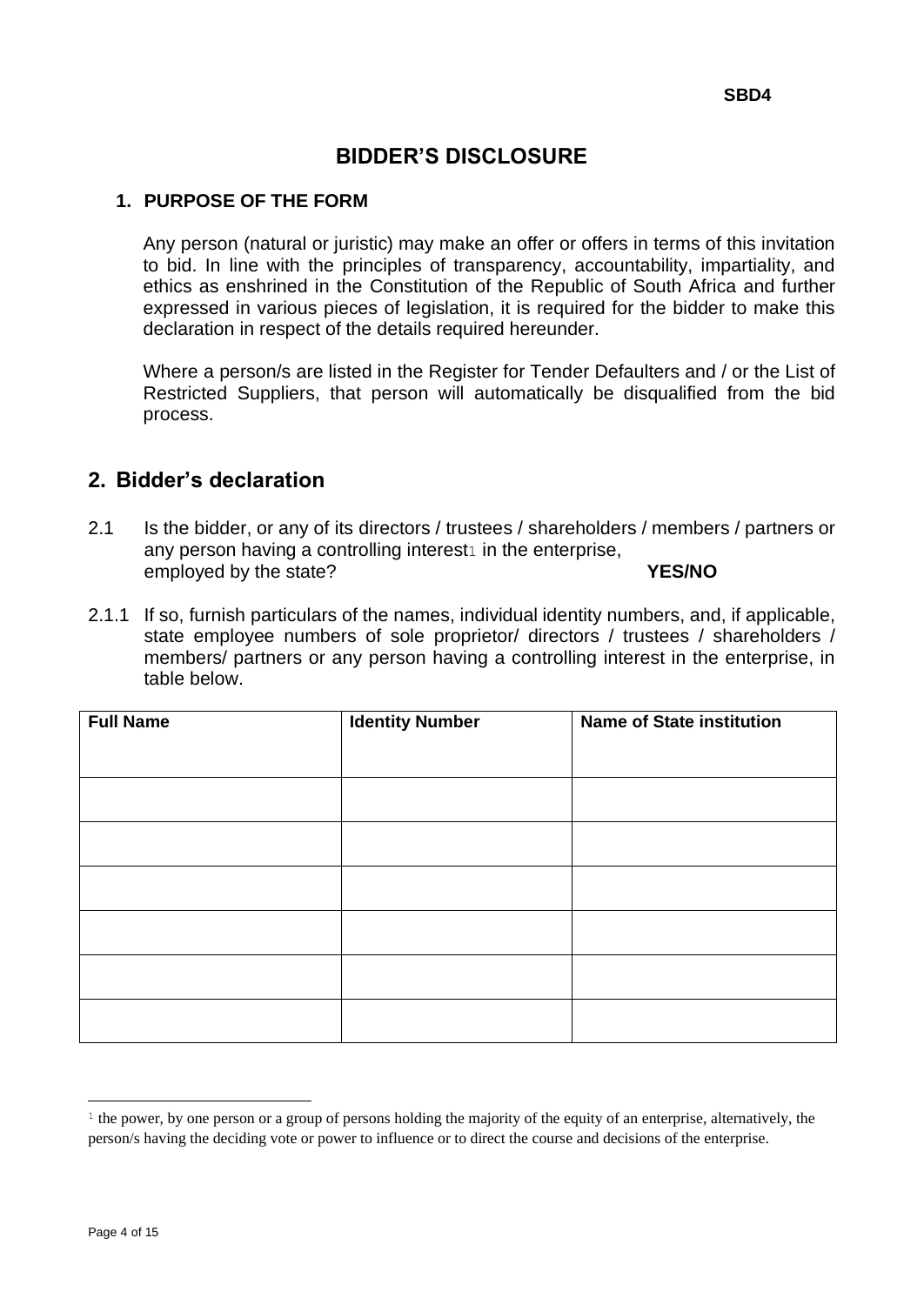- 2.2 Do you, or any person connected with the bidder, have a relationship with any person who is employed by the procuring institution? **YES/NO**
- 2.2.1 If so, furnish particulars: ……………………………………………………………………………………  $\mathcal{L}^{(n)}$
- 2.3 Does the bidder or any of its directors / trustees / shareholders / members / partners or any person having a controlling interest in the enterprise have any interest in any other related enterprise whether or not they are bidding for this contract? **YES/NO**
- 2.3.1 If so, furnish particulars: ……………………………………………………………………………. …………………………………………………………………………….

# **3 DECLARATION**

I, the undersigned, the undersigned, (name)……………………………………………………………………. in submitting the accompanying bid, do hereby make the following statements that I certify to be true and complete in every respect:

- 3.1 I have read and I understand the contents of this disclosure;
- 3.2 I understand that the accompanying bid will be disqualified if this disclosure is found not to be true and complete in every respect;
- 3.3 The bidder has arrived at the accompanying bid independently from, and without consultation, communication, agreement or arrangement with any competitor. However, communication between partners in a joint venture or consortium2 will not be construed as collusive bidding.
- 3.4 In addition, there have been no consultations, communications, agreements or arrangements with any competitor regarding the quality, quantity, specifications, prices, including methods, factors or formulas used to calculate prices, market allocation, the intention or decision to submit or not to submit the bid, bidding with the intention not to win the bid and conditions or delivery particulars of the products or services to which this bid invitation relates.
- 3.4 The terms of the accompanying bid have not been, and will not be, disclosed by the bidder, directly or indirectly, to any competitor, prior to the date and time of the official bid opening or of the awarding of the contract.
- 3.5 There have been no consultations, communications, agreements or arrangements made by the bidder with any official of the procuring institution in relation to this procurement process prior to and during the bidding process except to provide clarification on the bid submitted where so required by the institution; and the bidder was not involved in the drafting of the specifications or terms of reference for this bid.

<sup>2</sup> Joint venture or Consortium means an association of persons for the purpose of combining their expertise, property, capital, efforts, skill and knowledge in an activity for the execution of a contract.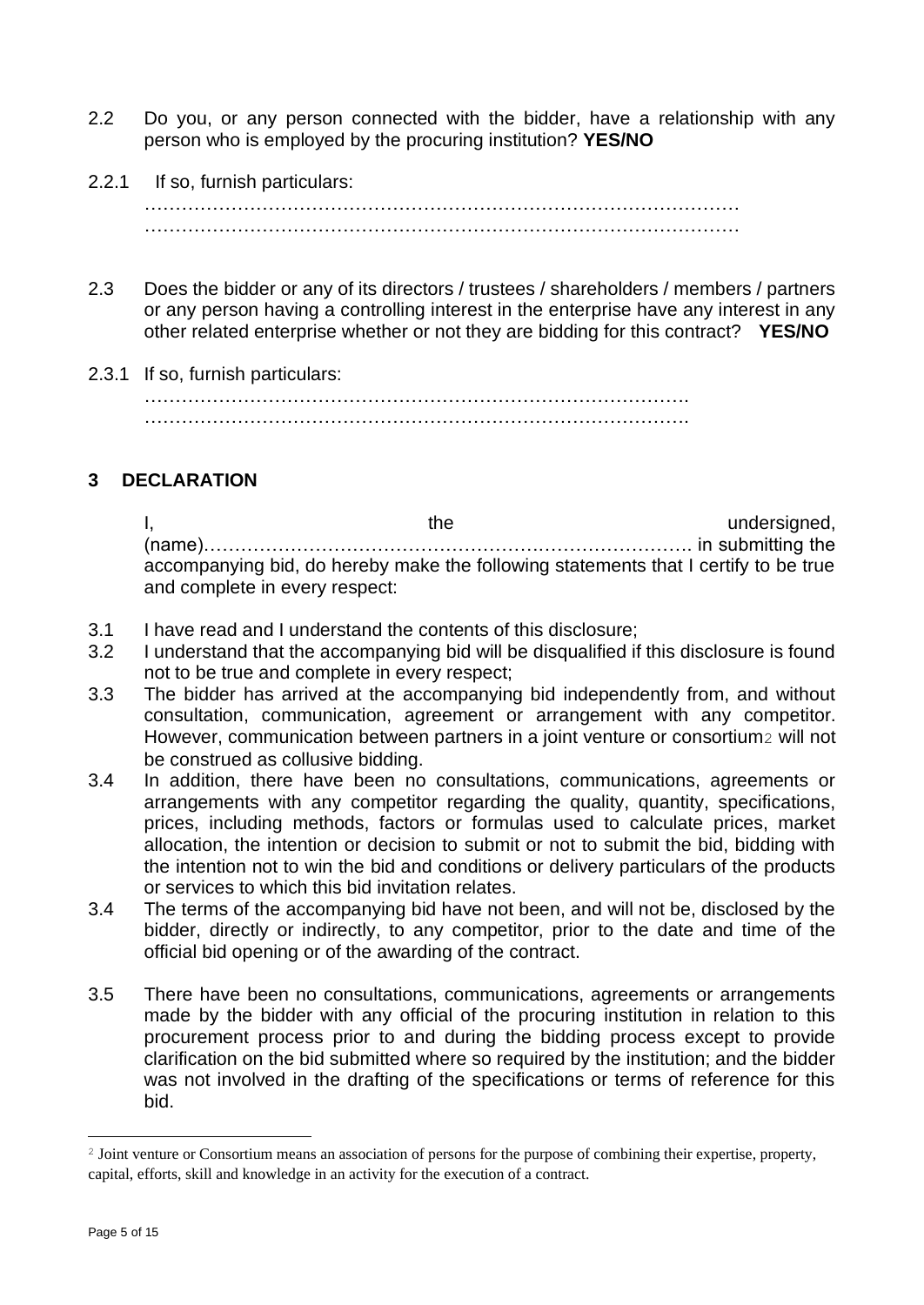3.6 I am aware that, in addition and without prejudice to any other remedy provided to combat any restrictive practices related to bids and contracts, bids that are suspicious will be reported to the Competition Commission for investigation and possible imposition of administrative penalties in terms of section 59 of the Competition Act No 89 of 1998 and or may be reported to the National Prosecuting Authority (NPA) for criminal investigation and or may be restricted from conducting business with the public sector for a period not exceeding ten (10) years in terms of the Prevention and Combating of Corrupt Activities Act No 12 of 2004 or any other applicable legislation.

I CERTIFY THAT THE INFORMATION FURNISHED IN PARAGRAPHS 1, 2 and 3 ABOVE IS CORRECT.

I ACCEPT THAT THE STATE MAY REJECT THE BID OR ACT AGAINST ME IN TERMS OF PARAGRAPH 6 OF PFMA SCM INSTRUCTION 03 OF 2021/22 ON PREVENTING AND COMBATING ABUSE IN THE SUPPLY CHAIN MANAGEMENT SYSTEM SHOULD THIS DECLARATION PROVE TO BE FALSE.

| Signature | Date           |
|-----------|----------------|
| Position  | Name of bidder |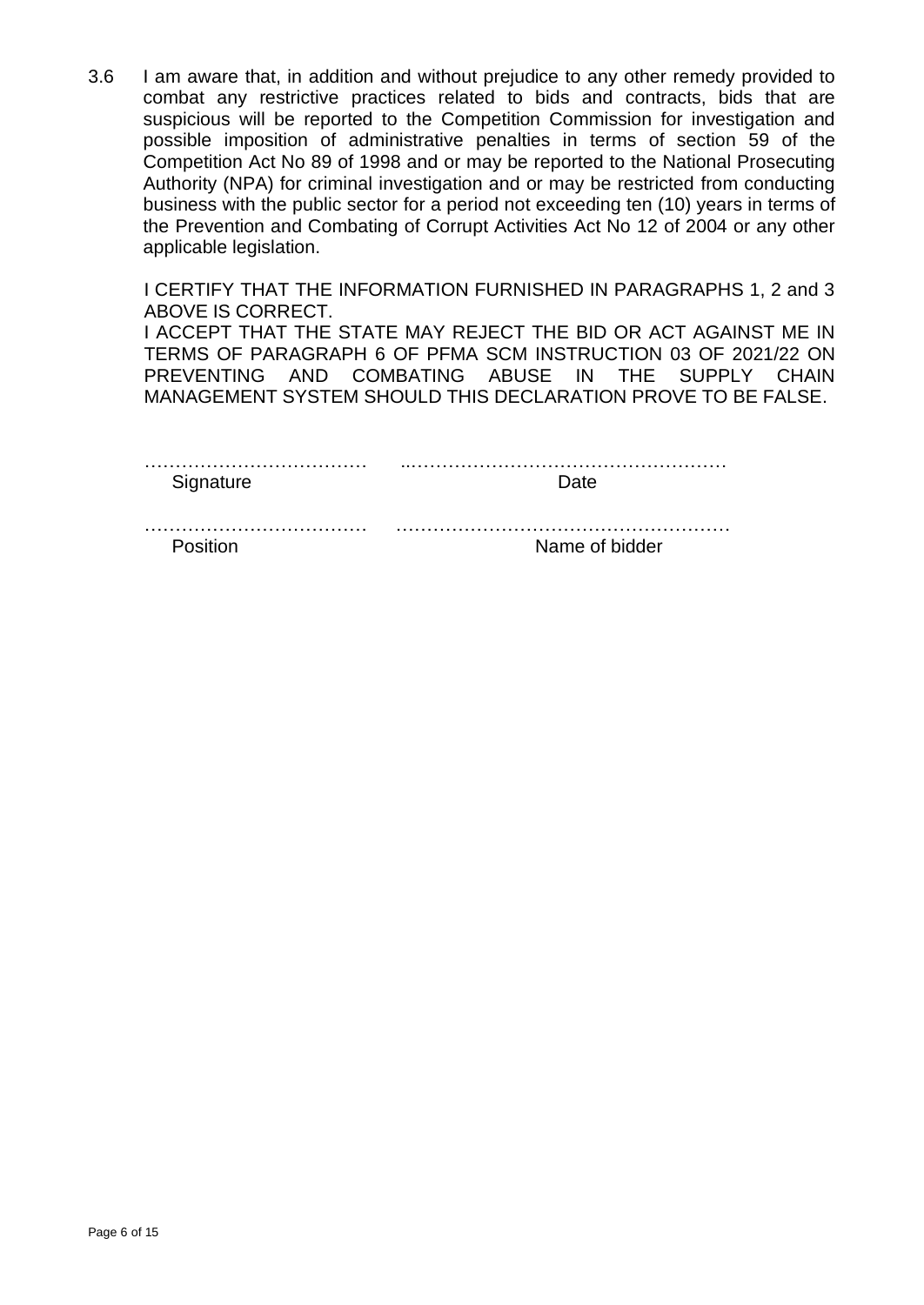#### **PREFERENCE POINTS CLAIM FORM IN TERMS OF THE PREFERENTIAL PROCUREMENT REGULATIONS 2017**

This preference form must form part of all bids invited. It contains general information and serves as a claim form for preference points for Broad-Based Black Economic Empowerment (B-BBEE) Status Level of Contribution

#### **NB: BEFORE COMPLETING THIS FORM, BIDDERS MUST STUDY THE GENERAL CONDITIONS, DEFINITIONS AND DIRECTIVES APPLICABLE IN RESPECT OF B-BBEE, AS PRESCRIBED IN THE PREFERENTIAL PROCUREMENT REGULATIONS, 2017.**

#### **1. GENERAL CONDITIONS**

- 1.1 The following preference point systems are applicable to all bids:
	- the 80/20 system for requirements with a Rand value of up to R50 000 000 (all applicable taxes included); and
	- the 90/10 system for requirements with a Rand value above R50 000 000 (all applicable taxes included).
- 1.2
- a) The value of this bid is estimated to not to exceed R50 000 000 (all applicable taxes included) and therefore the 80/20. Preference point system shall be applicable; or
- 1.3 Points for this bid shall be awarded for:
	- (a) Price; and
	- (b) B-BBEE Status Level of Contributor.
- 1.4 The maximum points for this bid are allocated as follows:

|                                                      | <b>POINTS</b> |
|------------------------------------------------------|---------------|
| <b>PRICE</b>                                         | -80           |
| <b>B-BBEE STATUS LEVEL OF CONTRIBUTOR</b>            | 20            |
| Total points for Price and B-BBEE must not<br>exceed | 100           |

- 1.5 Failure on the part of a bidder to submit proof of B-BBEE Status level of contributor together with the bid, will be interpreted to mean that preference points for B-BBEE status level of contribution are not claimed.
- 1.6 The purchaser reserves the right to require of a bidder, either before a bid is adjudicated or at any time subsequently, to substantiate any claim in regard to preferences, in any manner required by the purchaser.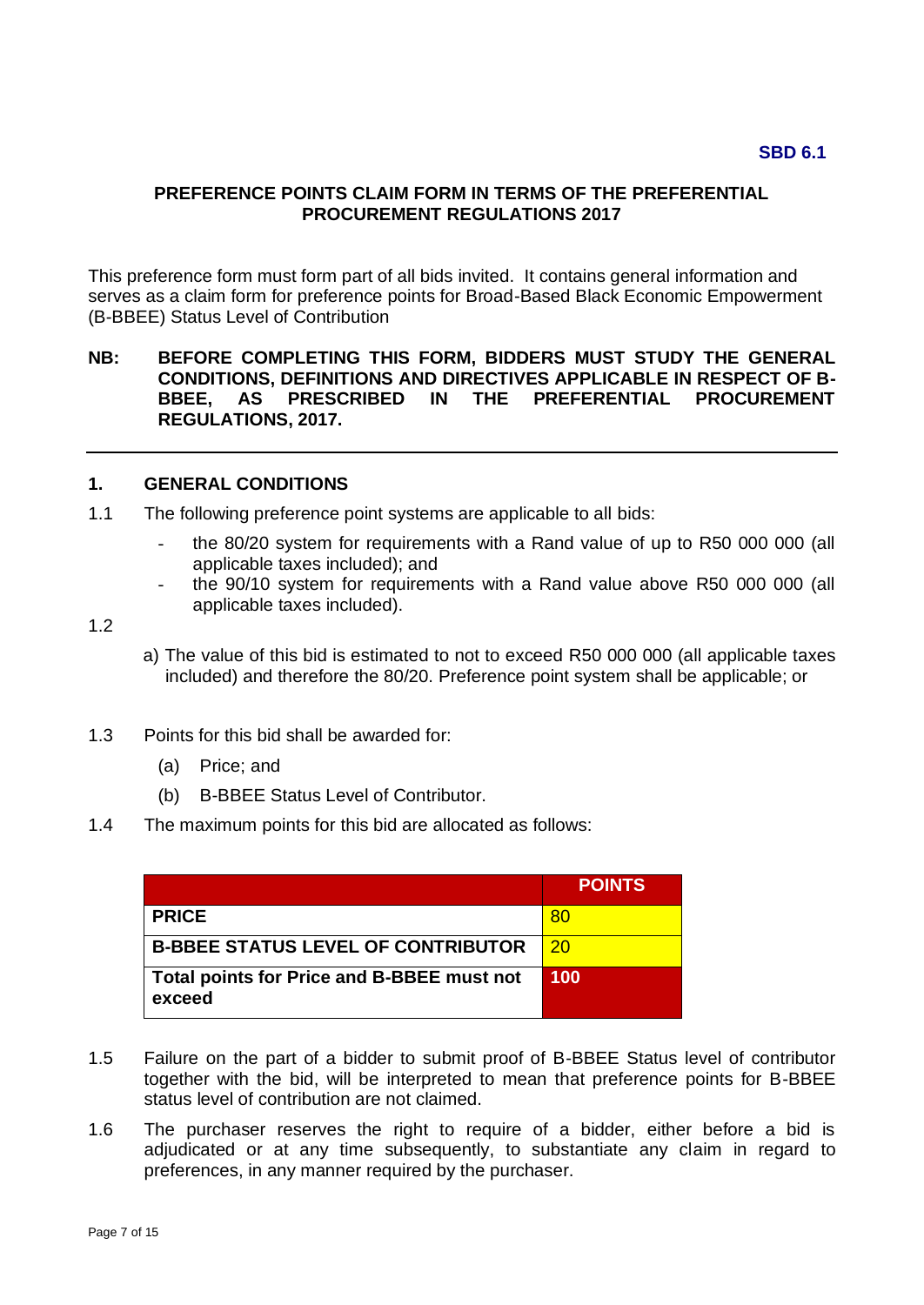# **2. DEFINITIONS**

- (a) **"B-BBEE"** means broad-based black economic empowerment as defined in section 1 of the Broad-Based Black Economic Empowerment Act;
- (b) "**B-BBEE status level of contributor"** means the B-BBEE status of an entity in terms of a code of good practice on black economic empowerment, issued in terms of section 9(1) of the Broad-Based Black Economic Empowerment Act;
- (c) **"bid"** means a written offer in a prescribed or stipulated form in response to an invitation by an organ of state for the provision of goods or services, through price quotations, advertised competitive bidding processes or proposals;
- (d) **"Broad-Based Black Economic Empowerment Act"** means the Broad-Based Black Economic Empowerment Act, 2003 (Act No. 53 of 2003);
- **(e) "EME"** means an Exempted Micro Enterprise in terms of a code of good practice on black economic empowerment issued in terms of section 9 (1) of the Broad-Based Black Economic Empowerment Act;
- (f) **"functionality"** means the ability of a tenderer to provide goods or services in accordance with specifications as set out in the tender documents.
- (g) **"prices"** includes all applicable taxes less all unconditional discounts;
- (h) **"proof of B-BBEE status level of contributor"** means:

| $\vert$ 1) | level certificate issued by an authorized body or person; | B-BBFF Status     |       |
|------------|-----------------------------------------------------------|-------------------|-------|
| 2)         | as prescribed by the B-BBEE Codes of Good Practice;       | A sworn affidavit |       |
| 3)         | requirement prescribed in terms of the B-BBEE Act;        | Anv               | other |

- (i) **"QSE"** means a qualifying small business enterprise in terms of a code of good practice on black economic empowerment issued in terms of section 9 (1) of the Broad-Based Black Economic Empowerment Act;
	- *(j)* **"rand value"** means the total estimated value of a contract in Rand, calculated at the time of bid invitation, and includes all applicable taxes;

  $\int$  $\sqrt{2}$ 

# **3. POINTS AWARDED FOR PRICE**

# 3.1 **THE 80/20 OR 90/10 PREFERENCE POINT SYSTEMS**

A maximum of 80 or 90 points is allocated for price on the following basis:

**80/20 or 90/10**

$$
Ps = 80\left(1 - \frac{Pt - P \min}{P \min}\right) \qquad \text{or} \qquad \qquad Ps = 90\left(1 - \frac{Pt - P \min}{P \min}\right)
$$

**Where** 

Ps = Points scored for price of bid under consideration

 $Pt =$  Price of bid under consideration

Pmin = Price of lowest acceptable bid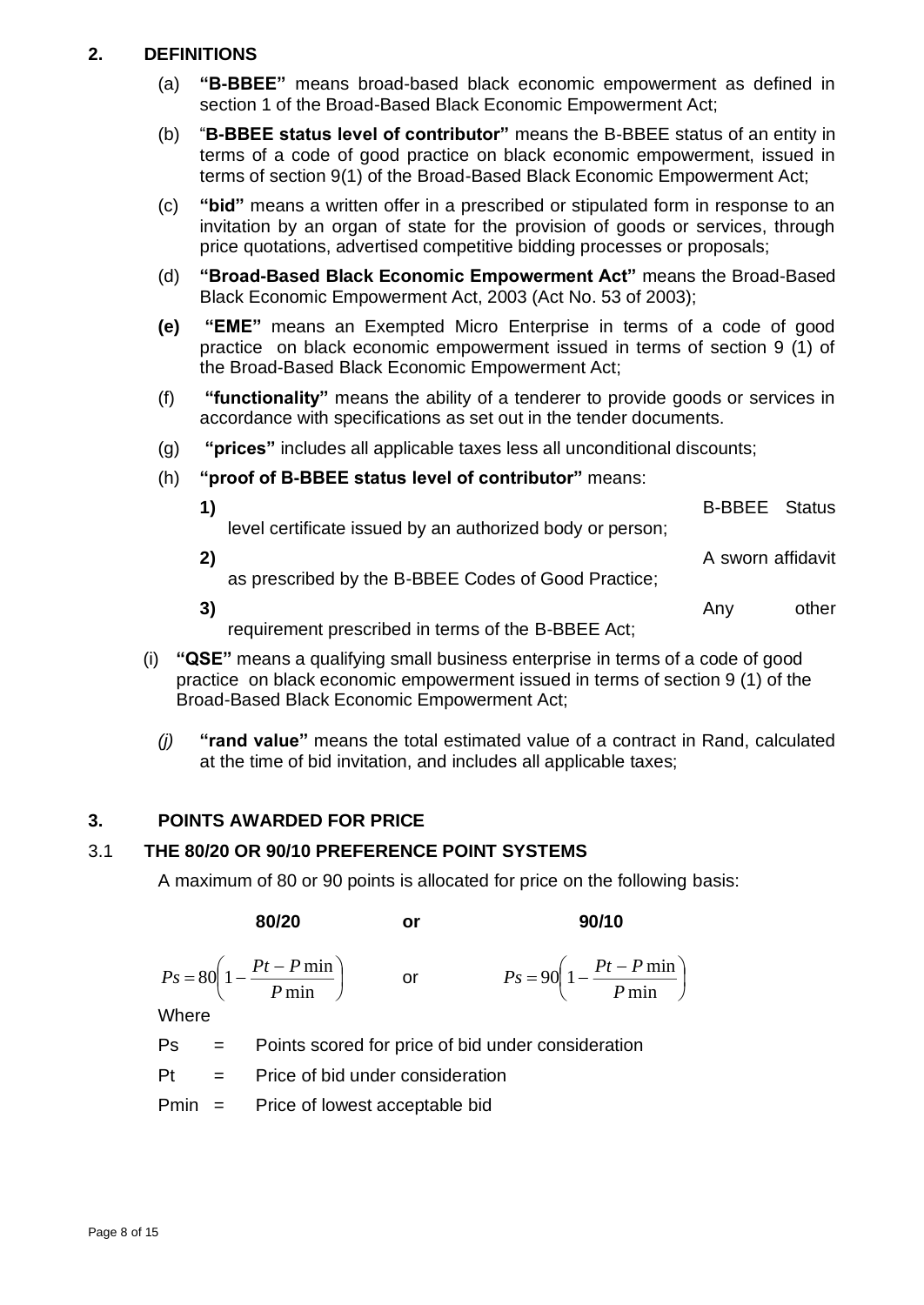## **4. POINTS AWARDED FOR B-BBEE STATUS LEVEL OF CONTRIBUTOR**

4.1 In terms of Regulation 6 (2) and 7 (2) of the Preferential Procurement Regulations, preference points must be awarded to a bidder for attaining the B-BBEE status level of contribution in accordance with the table below:

| <b>B-BBEE Status Level</b><br>of Contributor | <b>Number of points</b><br>(90/10 system) | <b>Number of points</b><br>(80/20 system) |
|----------------------------------------------|-------------------------------------------|-------------------------------------------|
|                                              | 10                                        | 20                                        |
| 2                                            | 9                                         | 18                                        |
| 3                                            | 6                                         | 14                                        |
| 4                                            | 5                                         | 12                                        |
| 5                                            | 4                                         | 8                                         |
| 6                                            | 3                                         | 6                                         |
|                                              | 2                                         | 4                                         |
| 8                                            |                                           | 2                                         |
| Non-compliant<br>contributor                 |                                           |                                           |

#### **5. BID DECLARATION**

5.1 Bidders who claim points in respect of B-BBEE Status Level of Contribution must complete the following:

# **6. B-BBEE STATUS LEVEL OF CONTRIBUTOR CLAIMED IN TERMS OF PARAGRAPHS 1.4 AND 4.1**

6.1 B-BBEE Status Level of Contributor: . = .…(maximum of 10 or 20 points)

(Points claimed in respect of paragraph 7.1 must be in accordance with the table reflected in paragraph 4.1 and must be substantiated by relevant proof of B-BBEE status level of contributor.

# **7. SUB-CONTRACTING**

7.1 Will any portion of the contract be sub-contracted?

(*Tick applicable box*)



- 7.1.1 If yes, indicate:
	- i) What percentage of the contract will be subcontracted...........%
	- ii) The name of the sub-contractor………………………………………………
	- iii) The B-BBEE status level of the sub-contractor......................................…
	- iv) Whether the sub-contractor is an EME or QSE *(Tick applicable box*)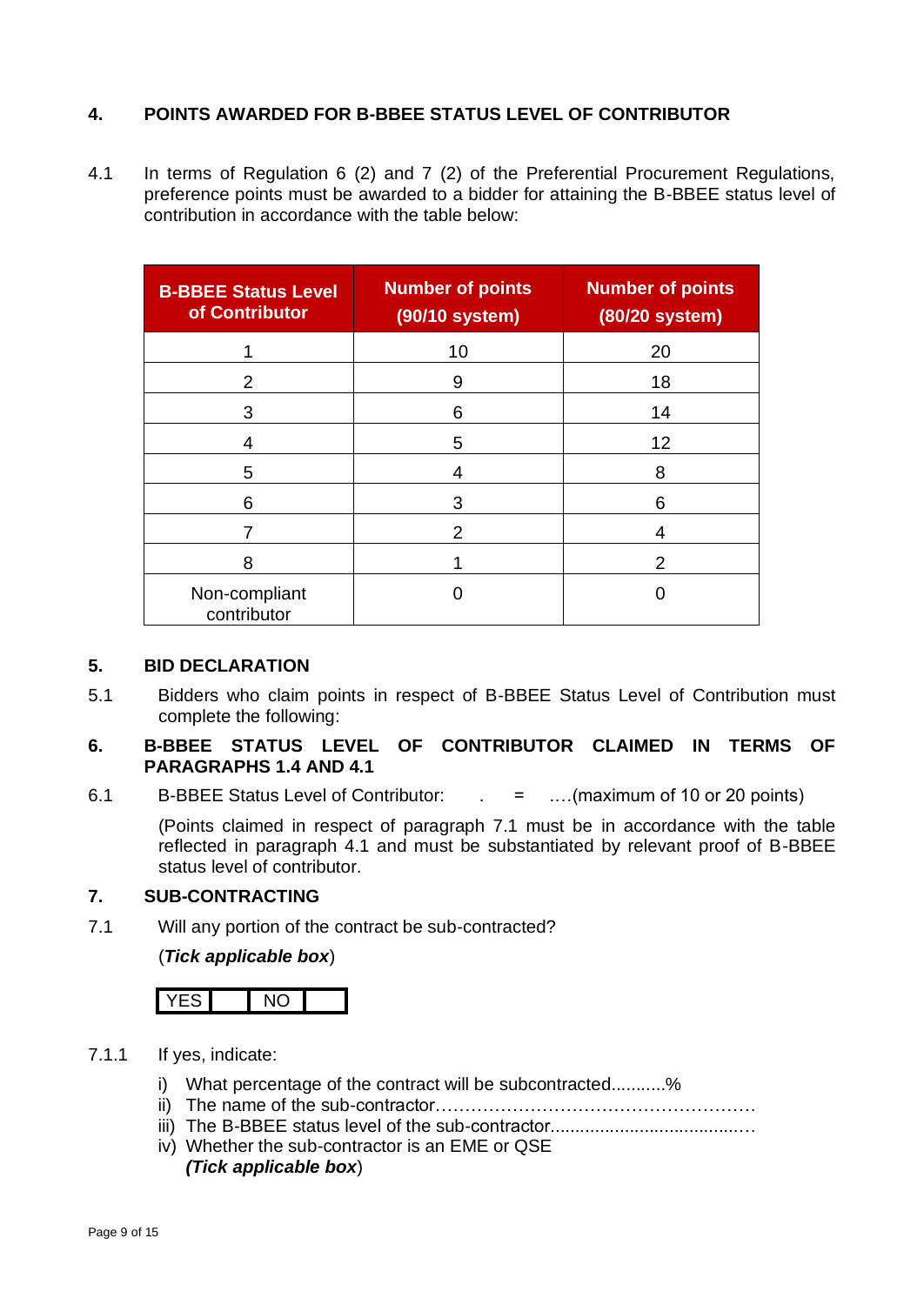

v) Specify, by ticking the appropriate box, if subcontracting with an enterprise in terms of Preferential Procurement Regulations,2017:

| Designated Group: An EME or QSE which is at last 51%              |  | <b>QSE</b> |
|-------------------------------------------------------------------|--|------------|
| owned by:                                                         |  |            |
| <b>Black people</b>                                               |  |            |
| Black people who are youth                                        |  |            |
| Black people who are women                                        |  |            |
| Black people with disabilities                                    |  |            |
| Black people living in rural or underdeveloped areas or townships |  |            |
| Cooperative owned by black people                                 |  |            |
| Black people who are military veterans                            |  |            |
| <b>OR</b>                                                         |  |            |
| Any EME                                                           |  |            |
| Any QSE                                                           |  |            |

# 8. **DECLARATION WITH REGARD TO COMPANY/FIRM**

- 8.1 Name of company/firm:…………………………………………………………….
- 8.2 VAT registration number:………………………………………………………………
- 8.3 Company registration number:…………………………….…………………………….

#### 8.4 TYPE OF COMPANY/ FIRM

- D Partnership/Joint Venture / Consortium
- □ One person business/sole propriety
- Close corporation
- D Company
- (Pty) Limited
- [TICK APPLICABLE BOX]

#### 8.5 DESCRIBE PRINCIPAL BUSINESS ACTIVITIES

………………………………………………………………………………………………… ………………………………………………………………………………………………… …………………………………………………………………………………………………

# 8.6 COMPANY CLASSIFICATION

- Manufacturer
- **Supplier**
- □ Professional service provider
- $\Box$  Other service providers, e.g. transporter, etc.

[*TICK APPLICABLE BOX*]

- 8.7 Total number of years the company/firm has been in business:……………………
- 8.8 I/we, the undersigned, who is / are duly authorised to do so on behalf of the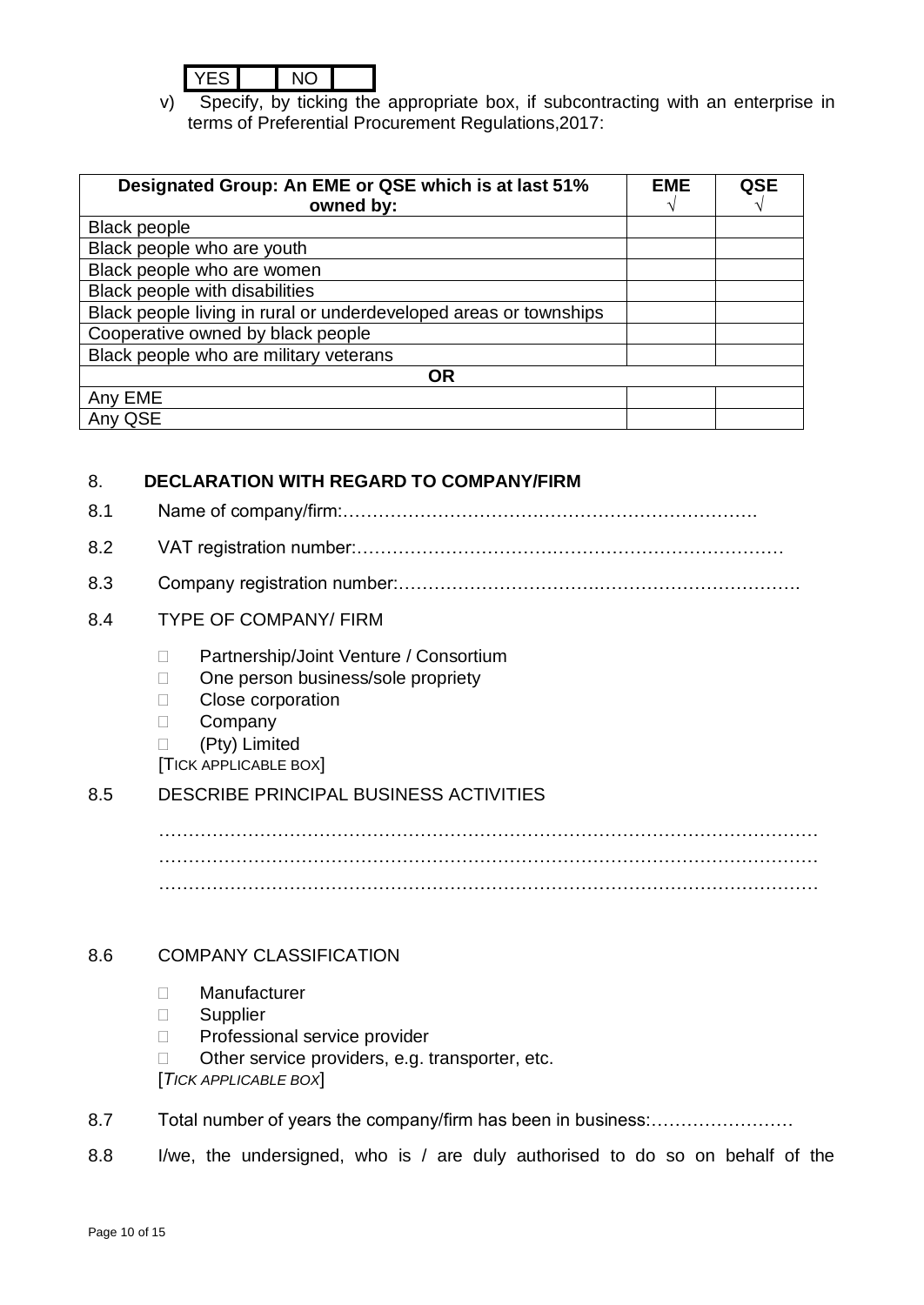company/firm, certify that the points claimed, based on the B-BBE status level of contributor indicated in paragraphs 1.4 and 6.1 of the foregoing certificate, qualifies the company/ firm for the preference(s) shown and I / we acknowledge that:

- i) The information furnished is true and correct;
- ii) The preference points claimed are in accordance with the General Conditions as indicated in paragraph 1 of this form;
- iii) In the event of a contract being awarded as a result of points claimed as shown in paragraphs 1.4 and 6.1, the contractor may be required to furnish documentary proof to the satisfaction of the purchaser that the claims are correct;
- iv) If the B-BBEE status level of contributor has been claimed or obtained on a fraudulent basis or any of the conditions of contract have not been fulfilled, the purchaser may, in addition to any other remedy it may have –
	- (a) disqualify the person from the bidding process;
	- (b) recover costs, losses or damages it has incurred or suffered as a result of that person's conduct;
	- (c) cancel the contract and claim any damages which it has suffered as a result of having to make less favourable arrangements due to such cancellation;
	- (d) recommend that the bidder or contractor, its shareholders and directors, or only the shareholders and directors who acted on a fraudulent basis, be restricted by the National Treasury from obtaining business from any organ of state for a period not exceeding 10 years, after the *audi alteram partem* (hear the other side) rule has been applied; and
	- (e) forward the matter for criminal prosecution.

| <b>WITNESSES</b> |                            |
|------------------|----------------------------|
|                  | SIGNATURE(S) OF BIDDERS(S) |
|                  | DATE:                      |
|                  | <b>ADDRESS</b>             |
|                  |                            |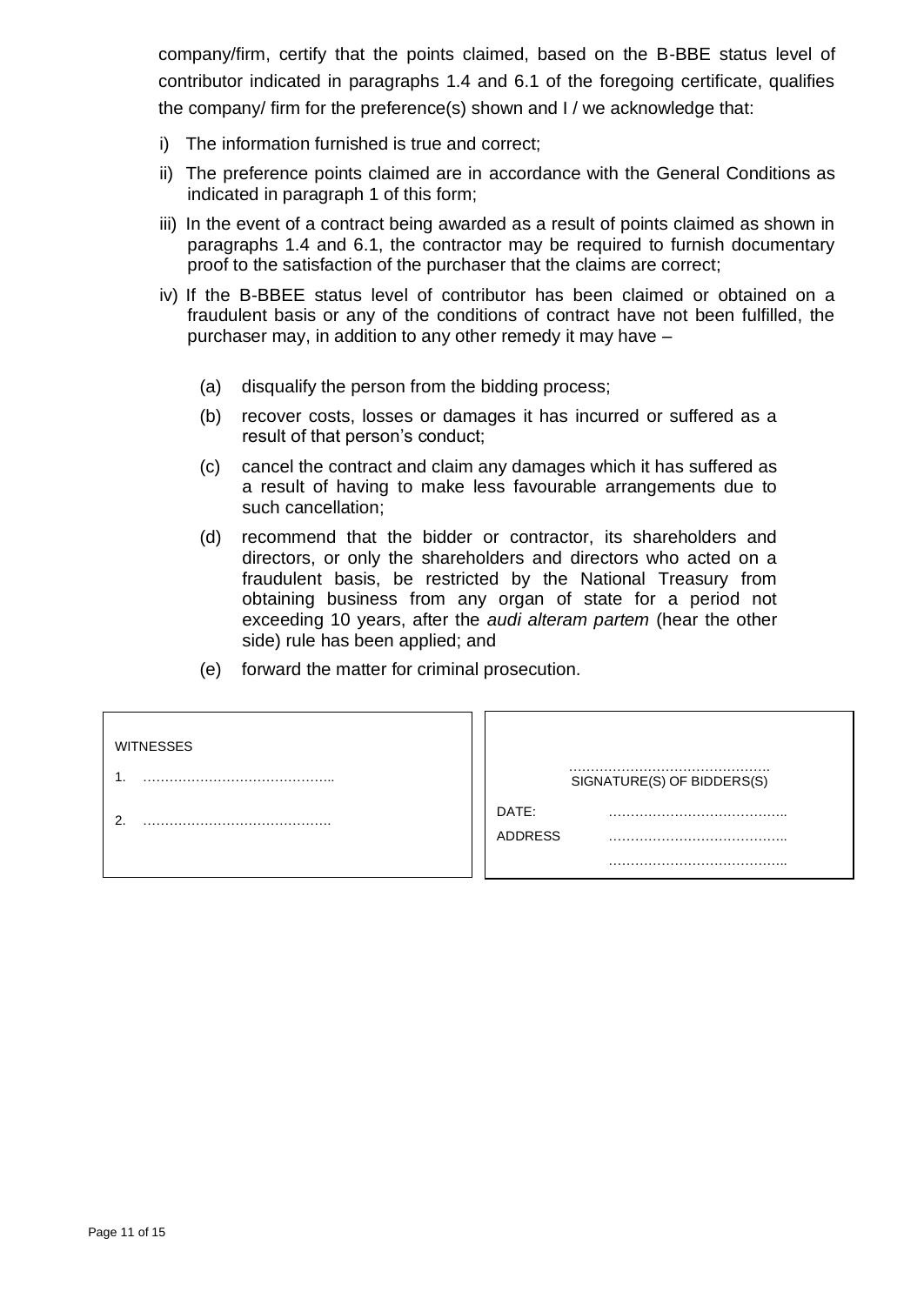#### **DECLARATION CERTIFICATE FOR LOCAL PRODUCTION AND CONTENT FOR DESIGNATED SECTORS**

This Standard Bidding Document (SBD) must form part of all bids invited. It contains general information and serves as a declaration form for local content (local production and local content are used interchangeably).

Before completing this declaration, bidders must study the General Conditions, Definitions, Directives applicable in respect of Local Content as prescribed in the Preferential Procurement Regulations, 2017, the South African Bureau of Standards (SABS) approved technical specification number SATS 1286:2011 (Edition 1) and the Guidance on the Calculation of Local Content together with the Local Content Declaration Templates [Annex C (Local Content Declaration: Summary Schedule), D (Imported Content Declaration: Supporting Schedule to Annex C) and E (Local Content Declaration: Supporting Schedule to Annex C)].

#### **1. General Conditions**

- 1.1. Preferential Procurement Regulations, 2017 (Regulation 8) make provision for the promotion of local production and content.
- 1.2. Regulation 8.(2) prescribes that in the case of designated sectors, organs of state must advertise such tenders with the specific bidding condition that only locally produced or manufactured goods, with a stipulated minimum threshold for local production and content will be considered.
- 1.3. Where necessary, for tenders referred to in paragraph 1.2 above, a two stage bidding process may be followed, where the first stage involves a minimum threshold for local production and content and the second stage price and B-BBEE.
- 1.4. A person awarded a contract in relation to a designated sector, may not sub-contract in such a manner that the local production and content of the overall value of the contract is reduced to below the stipulated minimum threshold.
- 1.5. The local content (LC) expressed as a percentage of the bid price must be calculated in accordance with the SABS approved technical specification number SATS 1286: 2011 as follows:

 $LC = [1 - x / y] * 100$ 

**Where** 

x is the imported content in Rand

y is the bid price in Rand excluding value added tax (VAT)

Prices referred to in the determination of x must be converted to Rand (ZAR) by using the exchange rate published by South African Reserve Bank (SARB) on the date of advertisement of the bid as indicated in paragraph 3.1 below.

**The SABS approved technical specification number SATS 1286:2011 is accessible on http:/www.thedti.gov.za/industrial development/ip.jsp at no cost.**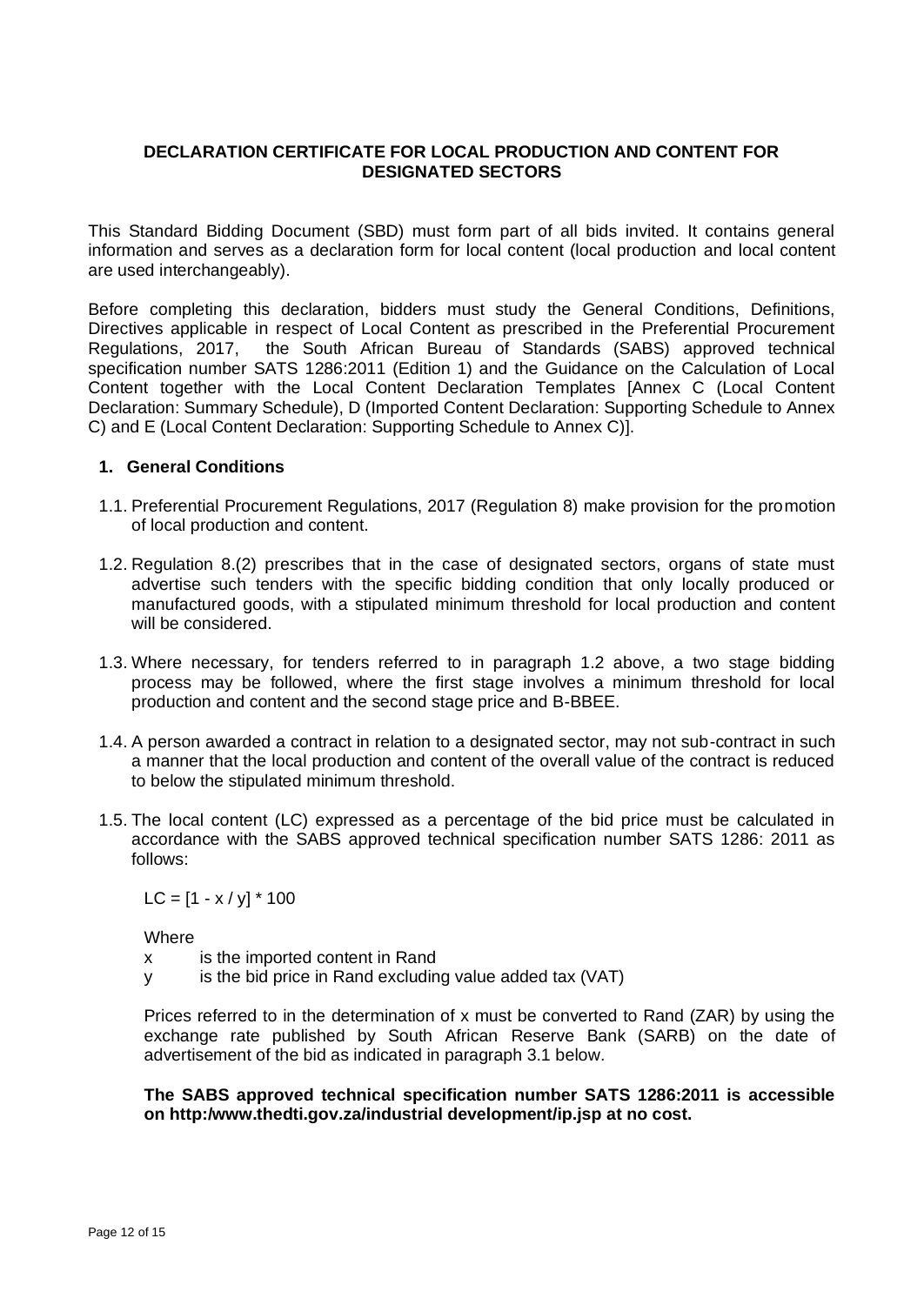- 1.6. A bid may be disqualified if this Declaration Certificate and the Annex C (Local Content Declaration: Summary Schedule) are not submitted as part of the bid documentation;
- **2. The stipulated minimum threshold(s) for local production and content (refer to Annex A of SATS 1286:2011) for this bid is/are as follows:**

| Description of services, works or goods | Stipulated minimum threshold |
|-----------------------------------------|------------------------------|
| N/A                                     | %                            |
|                                         | %                            |
|                                         | %                            |

**3**. Does any portion of the goods or services offered have any imported content? (*Tick applicable box*)

3..1 If yes, the rate(s) of exchange to be used in this bid to calculate the local content as prescribed in paragraph 1.5 of the general conditions must be the rate(s) published by SARB for the specific currency on the date of advertisement of the bid.

The relevant rates of exchange information is accessible on [www.resbank.co.za](http://www.resbank.co.za/)

Indicate the rate(s) of exchange against the appropriate currency in the table below (refer to Annex A of SATS 1286:2011):

| <b>Currency</b>       | Rates of exchange |
|-----------------------|-------------------|
| US Dollar             |                   |
| <b>Pound Sterling</b> |                   |
| Euro                  |                   |
| Yen                   |                   |
| Other                 |                   |

NB: Bidders must submit proof of the SARB rate (s) of exchange used.

**4.** Where, after the award of a bid, challenges are experienced in meeting the stipulated minimum threshold for local content the dti must be informed accordingly in order for the dti to verify and in consultation with the AO/AA provide directives in this regard.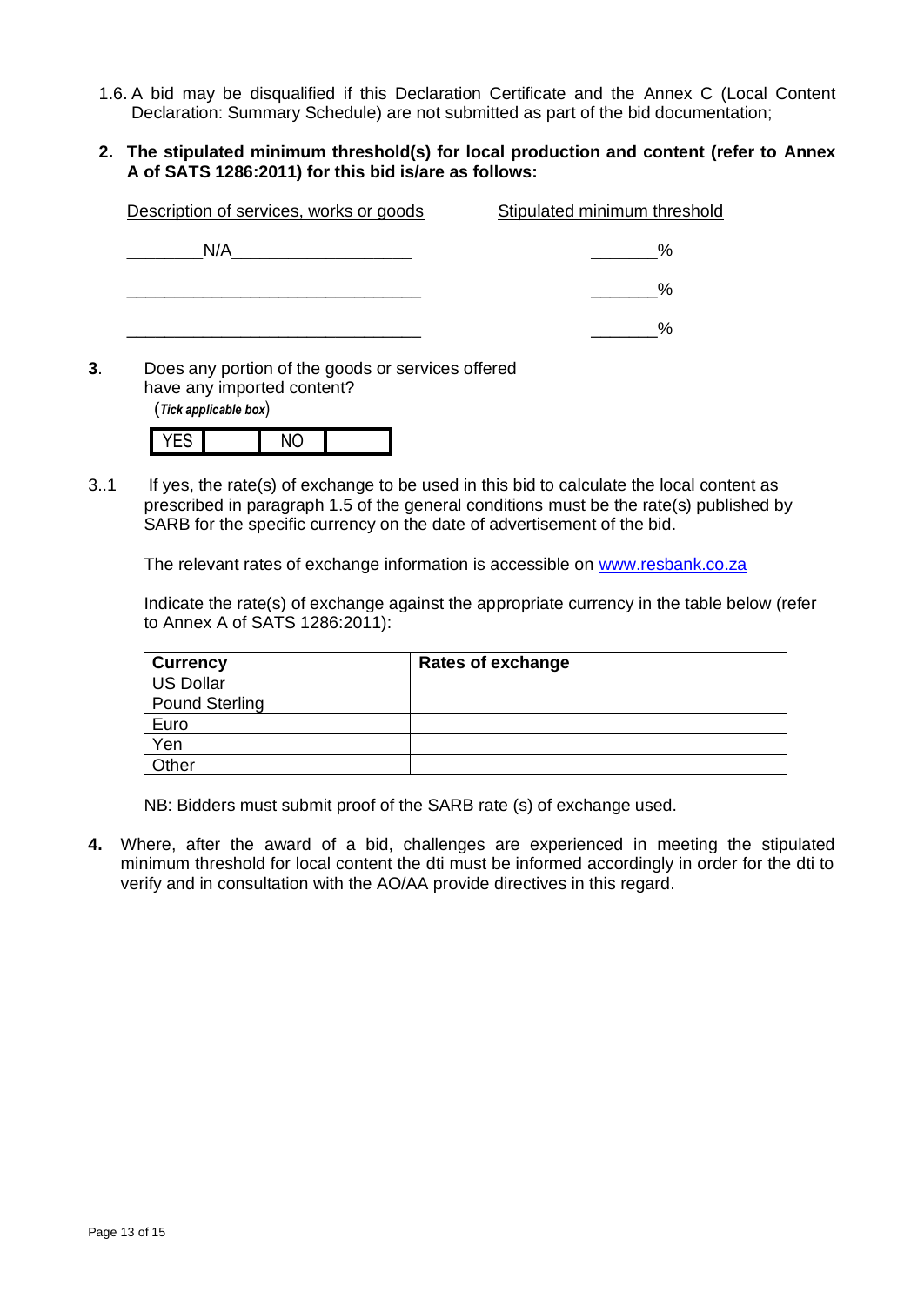#### **LOCAL CONTENT DECLARATION (REFER TO ANNEX B OF SATS 1286:2011)**

**LOCAL CONTENT DECLARATION BY CHIEF FINANCIAL OFFICER OR OTHER LEGALLY RESPONSIBLE PERSON NOMINATED IN WRITING BY THE CHIEF EXECUTIVE OR SENIOR MEMBER/PERSON WITH MANAGEMENT RESPONSIBILITY (CLOSE CORPORATION, PARTNERSHIP OR INDIVIDUAL) IN RESPECT OF BID NO.** ................................................................................. **ISSUED BY: (Procurement Authority / Name of Institution):** ......................................................................................................................... NB 1 The obligation to complete, duly sign and submit this declaration cannot be transferred to an external authorized representative, auditor or any other third party acting on behalf of the bidder. 2 Guidance on the Calculation of Local Content together with Local Content Declaration Templates (Annex C, D and E) is accessible on [http://www.thedti.gov.za/industrial\\_development/ip.jsp.](http://www.thedti.gov.za/industrial_development/ip.jsp) Bidders should first complete Declaration D. After completing Declaration D, bidders should complete Declaration E and then consolidate the information on Declaration C. **Declaration C should be submitted with the bid documentation at the closing date and time of the bid in order to substantiate the declaration made in paragraph (c) below.** Declarations D and E should be kept by the bidders for verification purposes for a period of at least 5 years. The successful bidder is required to continuously update Declarations C, D and E with the actual values for the duration of the contract. I, the undersigned, …………………………….................................................... (full names), do hereby declare, in my capacity as ……………………………………… ……….. of ...............................................................................................................(name of bidder entity), the following: (a) The facts contained herein are within my own personal knowledge. (b) I have satisfied myself that: (i) the goods/services/works to be delivered in terms of the above-specified bid comply with the minimum local content requirements as specified in the bid, and as measured in terms of SATS 1286:2011; and (c) The local content percentage (%) indicated below has been calculated using the formula given in clause 3 of SATS 1286:2011, the rates of exchange indicated in paragraph 3.1 above and the information contained in Declaration D and E which has been consolidated in Declaration C: Bid price, excluding VAT (y) R Imported content  $(x)$ , as calculated in terms of SATS 1286:2011  $|R$ Stipulated minimum threshold for local content (paragraph 3 above) Local content %, as calculated in terms of SATS 1286:2011 **If the bid is for more than one product, the local content percentages for each**